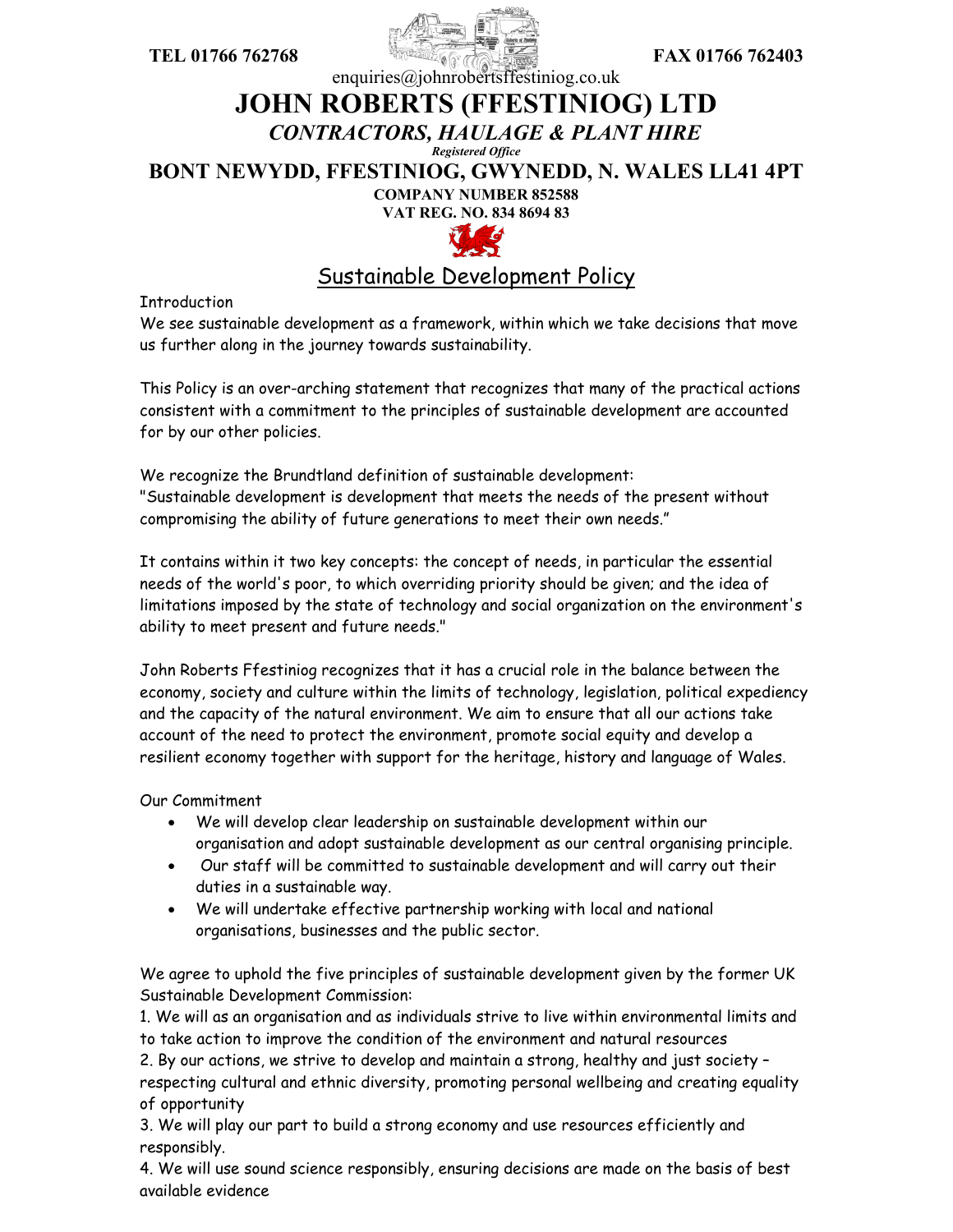5. We will promote and enact good governance, ensuring governance is accountable, open and participatory.

Policy

We affirm that we will make decisions coherent with the definitions and principles of Sustainable

Development as follows:

- 1. We will ensure the wellbeing of our staff, board and trustees through the implementation of company policies described in the staff and trustee handbooks.
- 2. We will uphold the principles of good governance by being consistent with the standards, procedures and policies described in the staff and trustee handbooks.

3. Our adoption of appropriate environmental management systems, commits us to ensuring that our work and the management of our premises shall be as environmentally benign as practically possible.

- 4. We aim to follow the three Rs of the waste management hierarchy:
	- 4.1 reduce our use of resources
	- 4.2 to re-use any surplus resources and
	- 4.3 to where possible recycle anything we are no longer able to use.
	- 4. We have committed ourselves to the UN Global Charter as a Signatory

5. We have signed the Wales Sustainable Development Charter

6. We aim to be measured against the UN's emerging Sustainable Development Goals as they affect our work and as our work affects them, with a particular emphasis on embedding

sustainability within and across Wales.

7. We support the Welsh Language Commission and its commitment to embedding Welsh across the nation.

8. We support an economy that, is able to support the needs of local people and ensure that paid work be available across the spectrum of local needs. We seek economic activity that is resilient and flexible but that operates within the limits set by the environment.

9. We acknowledge that culture is an intrinsic part of a sustainable community: we support work that promotes and celebrates language, history and heritage in Wales and across the world.

10. We acknowledge that a sustainable community cannot be achieved if there is still poverty and deprivation and so we will work, alone and with others, to address inequity across Wales and elsewhere.

John Roberts (Ffestiniog) recognizes that Sustainable Development is a process of continual improvement. As such, we will assess and review this Policy every year.